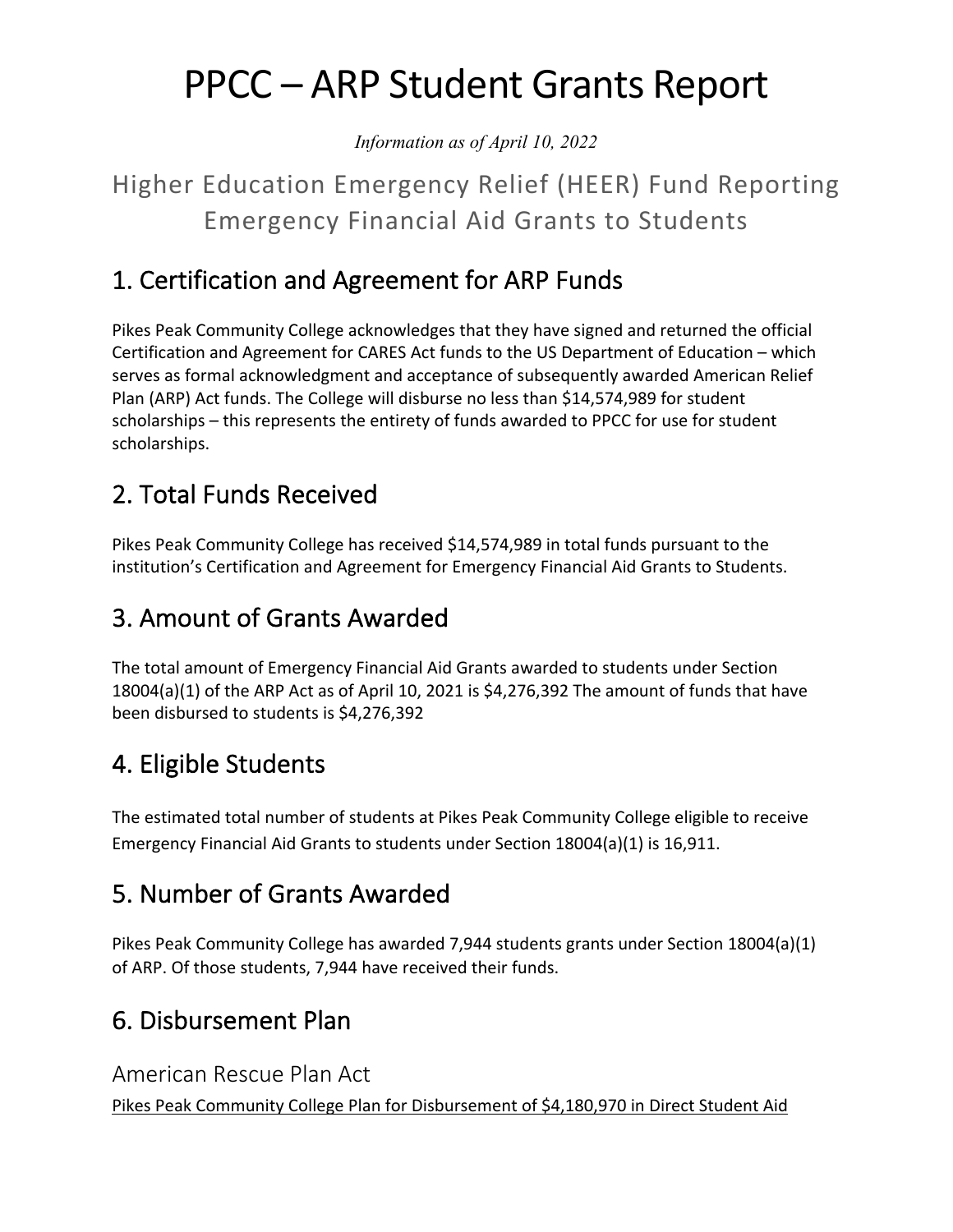*Methods used for selection of students include first determining eligibility:*

If students are eligible to participate in programs under Section 484 in Title IV of the Higher Education Act of 1965, they can also receive ARP funds.

#### *Fall 2021 Pre-Semester Grants*

\*Pre-Semester grants are not contingent on maintaining enrollment for Fall 2021 semester but are intended to support students enrolled in Fall 2021 courses. Students retain pre-semester grants regardless of enrollment status after the start of term.

**Target Group:** (student groups will be included in phases depending on availability of funds)

• Phase 1 - Those students enrolled fall 2021 prior to the start of semester

**Award:** \$500 scholarships available for enrollment in Fall term **Qualifying Students:** All PPCC students currently enrolled for the Fall 2021 semester. **Outreach Method:** Email, with form indicating need, sent to student group identified above. **Disbursement:** Aid posted to student account, processed through student accounts *(this scholarship would not impact other aid)* **Amount Awarded:** Total of \$3,639,000 **Number of Awards:** 7,278 **Number of Awards Disbursed:** 7,278 **Percent of Total Funds Received:** 100%

#### *Fall 2021 Momentum Grants*

**Target Group:** (student groups will be included in phases depending on availability of funds)

- Phase 1 Those students enrolled fall 2021, who submitted a FAFSA, are PELL grant eligible, and who are currently in good standing.
- Phase 2 Those students enrolled fall 2021, and who are currently in good standing.

**Award:** \$1000 scholarships available for enrollment in Fall term **Qualifying Students:** All PPCC students currently enrolled for the Fall 2021 semester. **Outreach Method:** Email, with form indicating need, sent to student group identified above. **Disbursement:** Aid posted to student account, processed through student accounts *(this scholarship would not impact other aid)* **Amount Awarded:** Total of \$569,000 **Number of Awards:** 569 **Number of Awards Disbursed:** 569 **Percent of Total Funds Received:** 100%

#### *Spring 2022 Emergency Grants*

**Target Group:** (student groups will be included in phases depending on availability of funds)